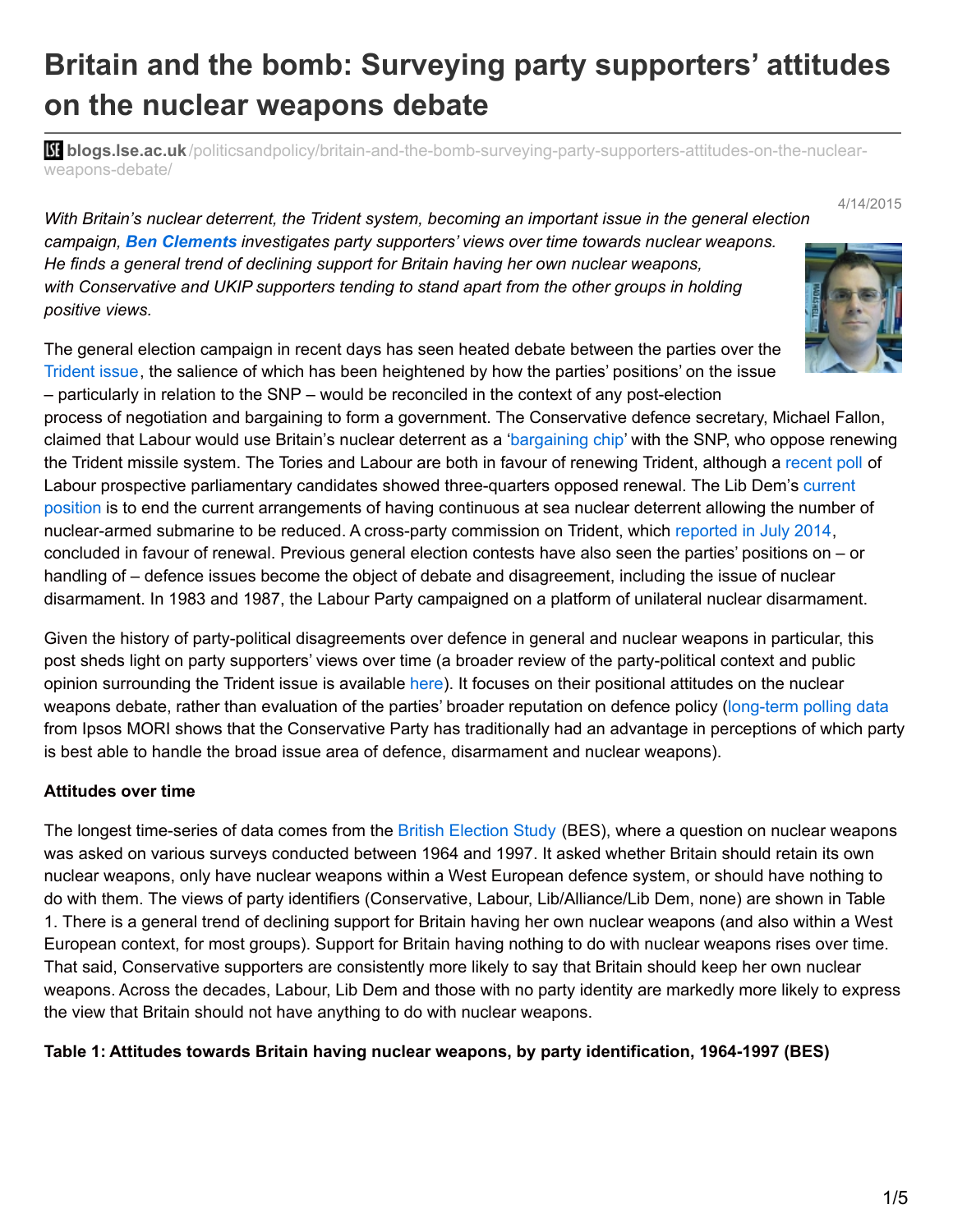| Party                           | Response option                                                             | 1964<br>(% ) | 1966<br>(% ) | 1987<br>(% ) | 1992<br>(% ) | 1997<br>(% ) |
|---------------------------------|-----------------------------------------------------------------------------|--------------|--------------|--------------|--------------|--------------|
| Con                             | Britain should keep her own nuclear weapons                                 | 54.3         | 41.5         | 40.5         | 42.5         | 37.9         |
|                                 | Britain should have nuclear weapons only in<br>West European defence system | 40.0         | 50.4         | 51.4         | 45.7         | 48.6         |
|                                 | Britain should have nothing to do with nuclear<br>weapons                   | 5.7          | 8.1          | 3.0          | 6.7          | 11.3         |
|                                 | Don't know                                                                  | ٠            | ÷.           | 5.1          | 5.0          | 2.2          |
| Lab                             | Britain should keep her own nuclear weapons                                 | 33.5         | 32.3         | 25.5         | 25.2         | 23.0         |
|                                 | Britain should have nuclear weapons only in<br>West European defence system | 51.8         | 53.0         | 36.9         | 44.9         | 43.6         |
|                                 | Britain should have nothing to do with nuclear<br>weapons                   | 14.7         | 14.7         | 30.4         | 21.9         | 29.7         |
|                                 | Don't know                                                                  | i.           | ٠            | 7.3          | 8.0          | 3.7          |
| Lib/Alliance/<br><b>Lib Dem</b> | Britain should keep her own nuclear weapons                                 | 34.3         | 28.4         | 27.1         | 24.2         | 19.2         |
|                                 | Britain should have nuclear weapons only in<br>West European defence system | 57.6         | 58           | 52.6         | 55.7         | 50.8         |
|                                 | Britain should have nothing to do with nuclear<br>weapons                   | 8.1          | 13.6         | 15.2         | 14.0         | 27.8         |
|                                 | Don't know                                                                  | ٠            | ۰            | 5.0          | 6.2          | 2.2          |
| <b>None</b>                     | Britain should keep her own nuclear weapons                                 | 47.6         | 35.0         | 28.7         | 30.9         | 28.6         |
|                                 | Britain should have nuclear weapons only in<br>West European defence system | 42.9         | 45.0         | 37.4         | 41.0         | 36.1         |
|                                 | Britain should have nothing to do with nuclear<br>weapons                   | 9.5          | 20.0         | 17.4         | 14.6         | 26.7         |
|                                 | Don't know                                                                  | ٠            | ۰            | 16.4         | 13.5         | 8.6          |

# **Source: British Election Study. Weighted data.**

## **Question: 'Do you think Britain should keep her own nuclear weapons, independent of other countries?'**

Conservative party supporters' more positive views towards the possession of nuclear weapons are borne out by evidence from several questions asked in British Social Attitude [surveys](http://www.bsa.natcen.ac.uk/about-bsa.aspx) (BSA) from 1983 to 1994 (shown in Table 2). Responses to each question over time show a consistent pattern: Conservative supporters tend to stand apart from the other groups. First, Conservative identifiers are always less likely express support for their country pursuing a strategy of unilateral nuclear disarmament, with only very small minorities taking this position. Secondly, Conservative identifiers are always much less likely to perceive that Britain having its own nuclear weapons would make the country less safe. Thirdly, and similarly, Conservative supporters also registered lower levels of agreement with the proposition that American missiles sited in Britain would make the country less safe.

#### **Table 2: Attitudes towards nuclear weapons, 1983-1994, by party identification (BSA)**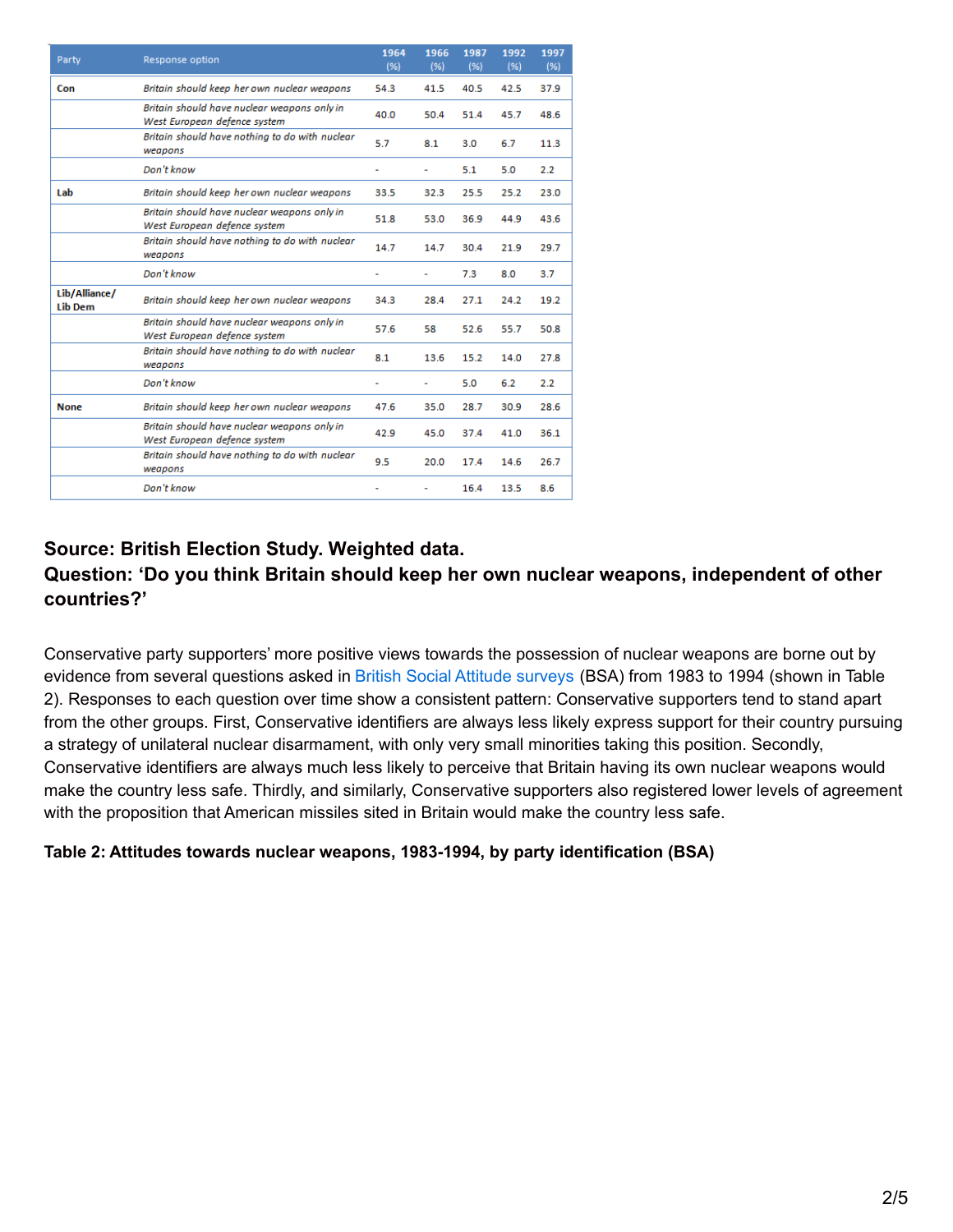| Response                                            | Party     | 1983 | 1984 | 1985 | 1986 | 1987 | 1989 | 1990 | 1994* |
|-----------------------------------------------------|-----------|------|------|------|------|------|------|------|-------|
| <b>Supports unilateral</b>                          | Con       | 8.2  | 12.2 | 10.5 | 13.3 | 8.0  | 11.4 | 11.3 | 12.2  |
| nuclear disarmament                                 | Lab       | 28.9 | 36.9 | 40.9 | 41.8 | 43.7 | 37.9 | 40.4 | 28.2  |
|                                                     | All. / LD | 22.0 | 15.5 | 24.7 | 27.2 | 25.0 | 31.4 | 29.5 | 22.0  |
|                                                     | None      | 25.7 | 22.0 | 29.9 | 32.3 | 33.6 | 30.9 | 26.4 | 36.5  |
|                                                     | Con       | 16.7 | 18.7 | 14.3 | 20.4 | 13.9 | 18.2 | 16.4 | 21.9  |
| <b>Independent nuclear</b><br>missile: Make Britain | Lab       | 39.5 | 48.3 | 50.5 | 49.7 | 48.7 | 47.4 | 44.0 | 42.8  |
| less safe                                           | All. / LD | 30.0 | 31.1 | 33.2 | 42.5 | 33.7 | 39.5 | 42.8 | 44.0  |
|                                                     | None      | 37.1 | 34.6 | 40.2 | 41.1 | 42.2 | 39.0 | 31.8 | 45.2  |
|                                                     | Con       | 37.1 | 34.6 | 40.2 | 41.1 | 42.2 | 39.0 | 31.8 | 45.2  |
| <b>American nuclear</b><br>missiles: Make Britain   | Lab       | 59.3 | 71.3 | 71.1 | 75.2 | 70.5 | 65.8 | 63.9 | 64.5  |
| less safe                                           | All. / LD | 57.4 | 51.5 | 55.9 | 66.2 | 59.4 | 59.9 | 61.2 | 63.4  |
|                                                     | None      | 52.6 | 48.8 | 59.0 | 61.7 | 54.5 | 51.1 | 43.8 | 61.4  |

## **Source: BSA surveys. Weighted data.**

**Questions:'About British nuclear policy. Which comes closest to your own opinion … Britain should rid itself of nuclear weapons while persuading others to do the same OR Britain should keep its nuclear weapons until we persuade others to reduce theirs?' \*1994: 'About Britain's nuclear defence policy. Which comes closest to your own opinion … Britain should get rid its of nuclear weapons OR Britain should keep its nuclear weapons until others get rid of theirs OR Britain should always have nuclear weapons' 'Do you think that having its own independent nuclear missiles makes Britain a safer or less**

**safe place to live?'**

**'Do you think that the siting of American nuclear missiles in Britain would make Britain a safer or less safe place to live?'**

## **Contemporary attitudes**

Is this historical picture of Conservative identifiers being more positively disposed to Britain having nuclear weapons confirmed by recent surveys? The answer is a clear 'yes', but with the added factor that UKIP supporters are similar to Conservative identifiers in their opinions. Table 3, showing responses to a question asked in the BSA 2013 survey, shows that majorities of Conservative and UKIP supporters support Britain having its own nuclear weapons, compared to minorities of other party groups (lowest for the Lib Dems). Just a fifth of Conservative and UKIP supporters are against Britain possessing its own nuclear weapons.

| Table 3: Attitudes towards Britain having its own nuclear weapons, by party identification (BSA) |  |  |  |
|--------------------------------------------------------------------------------------------------|--|--|--|
|--------------------------------------------------------------------------------------------------|--|--|--|

| <b>Response option</b>           | Con<br>(%) | Lab<br>(%) | <b>Lib Dem</b><br>(%) | <b>UKIP</b><br>(%) | <b>Other</b><br>party<br>(%) | <b>No</b><br>party<br>(%) |
|----------------------------------|------------|------------|-----------------------|--------------------|------------------------------|---------------------------|
| Strongly / somewhat in<br>favour | 64.1       | 36.2       | 28.6                  | 57.4               | 31.0                         | 30.6                      |
| <b>Neither</b>                   | 13.0       | 19.7       | 12.7                  | 18.5               | 17.2                         | 19.7                      |
| Somewhat / strongly<br>against   | 22.2       | 41.5       | 57.1                  | 22.2               | 51.7                         | 44.9                      |
| Don't know                       | 0.7        | 2.6        | $1.6\,$               | 1.9                | ٠                            | 4.8                       |

# **Source: British Social Attitudes survey 2013. Weighted data. Question: 'Are you in favour or against Britain having its own nuclear weapons?'**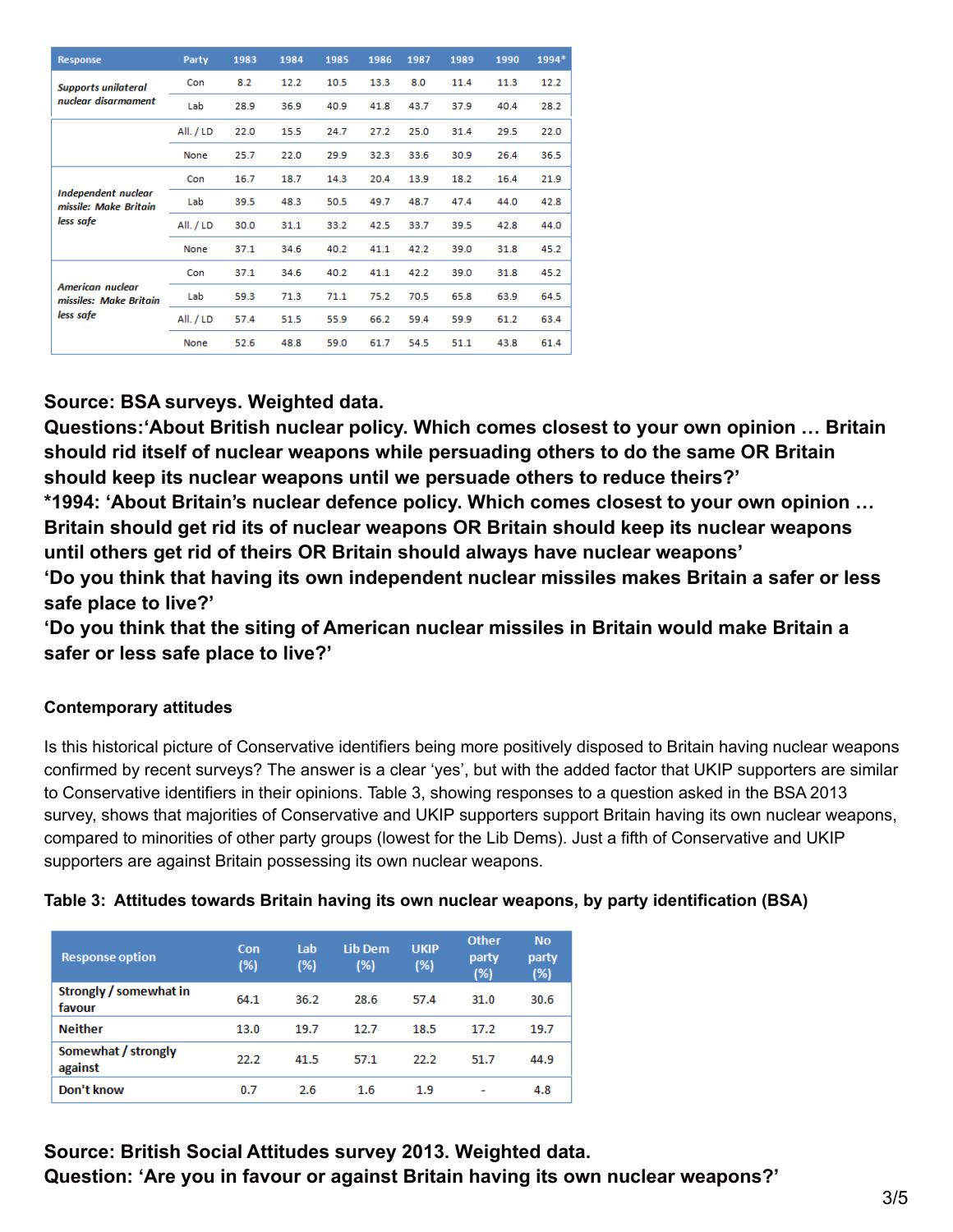This pattern of responses is also corroborated by data from the BES 2015 study, based on a question asked to a subset of respondents as part of the (preliminary) wave 4 of the panel study component (data are presented in Table 4). Again, Conservative and UKIP supporters stand out for their marked support of nuclear weapons based on the Trident system, with over three-quarters in agreement (as are over half of Labour supporters and those with no party identity). In comparison, less than a third of Lib Dem identifiers are in agreement, as are a fifth of SNP supporters. Three-fifths of SNP supporters express some level of disagreement, only surpassed by the two-thirds of those who support some other party (which reflects the inclusion in this category of supporters of the Green Party, whose position is to get rid of Britain's nuclear weapons arsenal).

| <b>Response</b><br>option          | Con<br>(%) | Lab<br>(%) | <b>Lib Dem</b><br>(%) | <b>SNP</b><br>(%) | <b>UKIP</b><br>(%) | <b>Other</b><br>party (%) | No party<br>(%) |
|------------------------------------|------------|------------|-----------------------|-------------------|--------------------|---------------------------|-----------------|
| <b>Strongly</b><br>agree / agree   | 79.4       | 57.8       | 31.3                  | 22.6              | 78.1               | 17.9                      | 52.4            |
| <b>Neither</b>                     | 9.9        | 16.4       | 16.5                  | 14.5              | 8.6                | 5.4                       | 15.1            |
| Disagree /<br>strongly<br>disagree | 5.8        | 19.2       | 39.7                  | 59.7              | 7.6                | 66.1                      | 20.8            |
| Don't know                         | 4.9        | 6.6        | 12.5                  | 3.2               | 5.7                | 10.7                      | 11.7            |

#### **Table 4: Attitudes towards Britain keeping submarines with nuclear weapons, by party identification (BES)**

### **Source: BES 2015 (Preliminary Wave 4; core weight). Dataset obtained from:**

**<http://www.britishelectionstudy.com/data-objects/panel-study-data/>**

Finally, recent polling conducted by YouGov shows a similar breakdown of attitudes across party supporters (based here on current vote intention). Responses to a question specifically asking about renewal of Trident are given in Table 5. Conservative and UKIP voters are much more supportive than Labour and Lib Dem supporters of Trident having a like-for-like replacement. Labour voters are more divided between the three substantive options in the polls, with around three-in-ten always supportive of Britain giving up its nuclear weapons. Lib Dem voters' distribution is not too dissimilar from that of Labour supporters in two of the polls, although the January 2015 survey shows half of the former wanting Britain to give up nuclear weapons and just one twentieth favouring a like-for-like replacement. Very small minorities of UKIP and Conservative voters think that the country's nuclear weapons should be given up. The most recent poll, from March 2015, shows that Conservative and UKIP voters are twice as likely as Labour and Lib Dem voters to support an equal replacement for Trident.

#### **Table 5: Attitudes towards the replacement of Trident, by current vote intention (YouGov)**